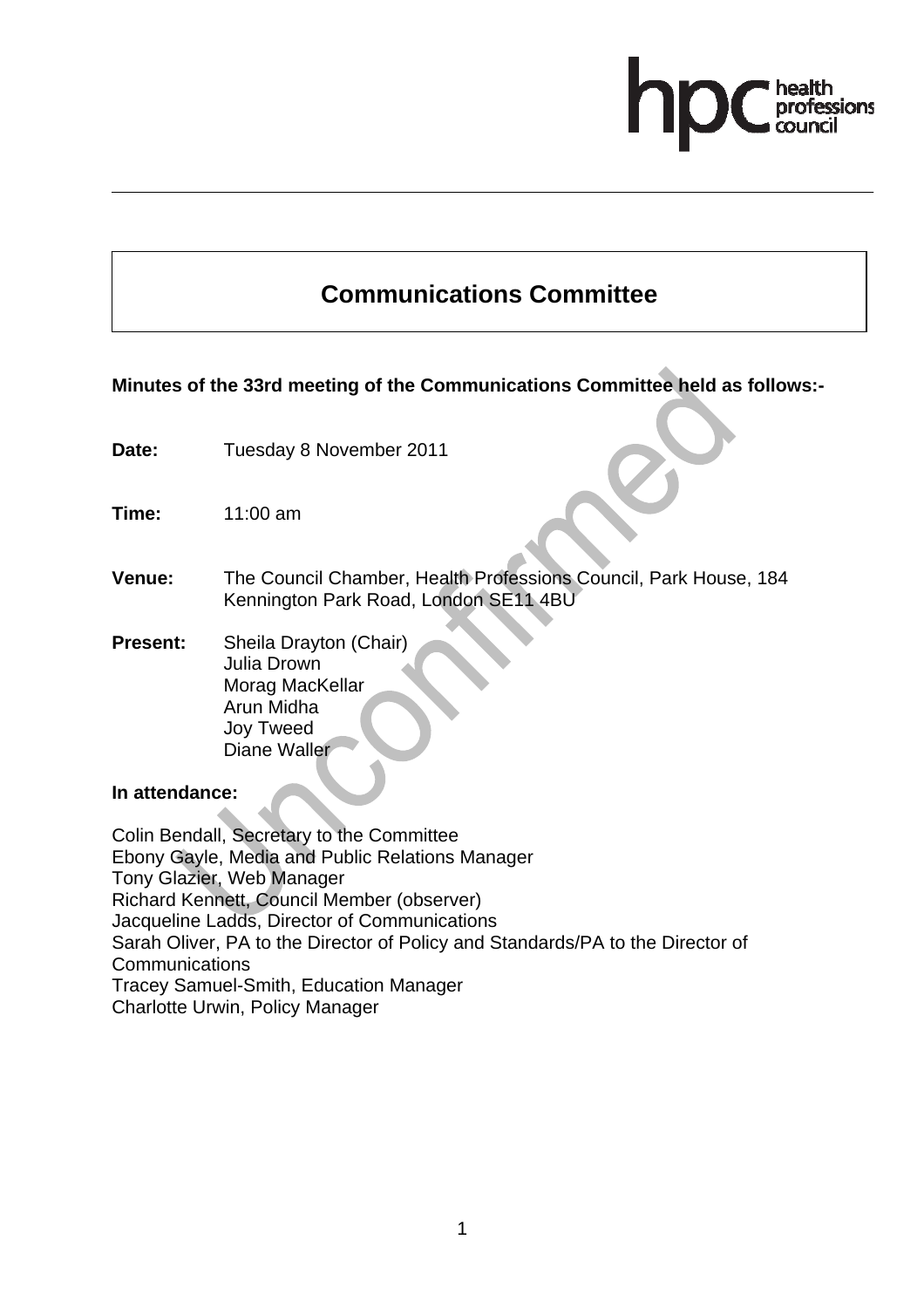# **Item 1.11/31 Nomination of Committee Chair (report ref: CC 18/11)**

- 1.1 The Committee was invited to nominate a Chair to preside at any meeting of the Committee. Arun Midha proposed Sheila Drayton as Chair and this was seconded by Joy Tweed. There were no other nominations. The Committee nominated Sheila Drayton as Chair.
- 1.2 The Chair thanked the Committee for its support. The Chair welcomed Richard Kennett and Tracey Samuel-Smith as observers to the meeting.

#### **Item 2.11/32 Apologies for absence**

2.1 Apologies for absence were received from the Chair of Council and the Chief Executive and Registrar.

# **Item 3.11/33 Approval of agenda**

3.1 The Committee approved the agenda.

#### **Item 4.11/34 Declarations of members' interests**

4.1 Members had no interests to declare in connection with the items on the agenda.

# **Item 5.11/35 Minutes of the Communications Committee meeting of 22 June 2011 (report ref: CC 19/11)**

5.1 It was agreed that the minutes of the 32nd meeting of the Communications Committee should be confirmed as a true record and signed by the Chair.

# **Item 6.11/36 Matters arising (report ref: CC 20/11)**

- 6.1 The Committee received a paper to note from the Executive.
- 6.2 The Committee noted the actions list as agreed at the last meeting.
- 6.3 The Committee noted that some members felt that the paper on service user engagement (item 10) did not address the action point of making the register more accessible to service users. The Committee agreed that this issue could be discussed at item 10 and in the strategy workshop after the meeting.

#### **Item 7.11/37 Director of Communications report**

7.1 The Committee received a verbal report from the Director of Communications.

| Date       | Ver.          | Dept/Cmte | Doc.<br>Type | Title                                                         | <b>Status</b>     | Int. Aud.                 |
|------------|---------------|-----------|--------------|---------------------------------------------------------------|-------------------|---------------------------|
| 2011-10-28 | $\mathcal{A}$ | COM       | <b>MIN</b>   | <b>Minutes Communications</b><br>Committee 8 November<br>2011 | Draft<br>DD: None | <b>Public</b><br>RD: None |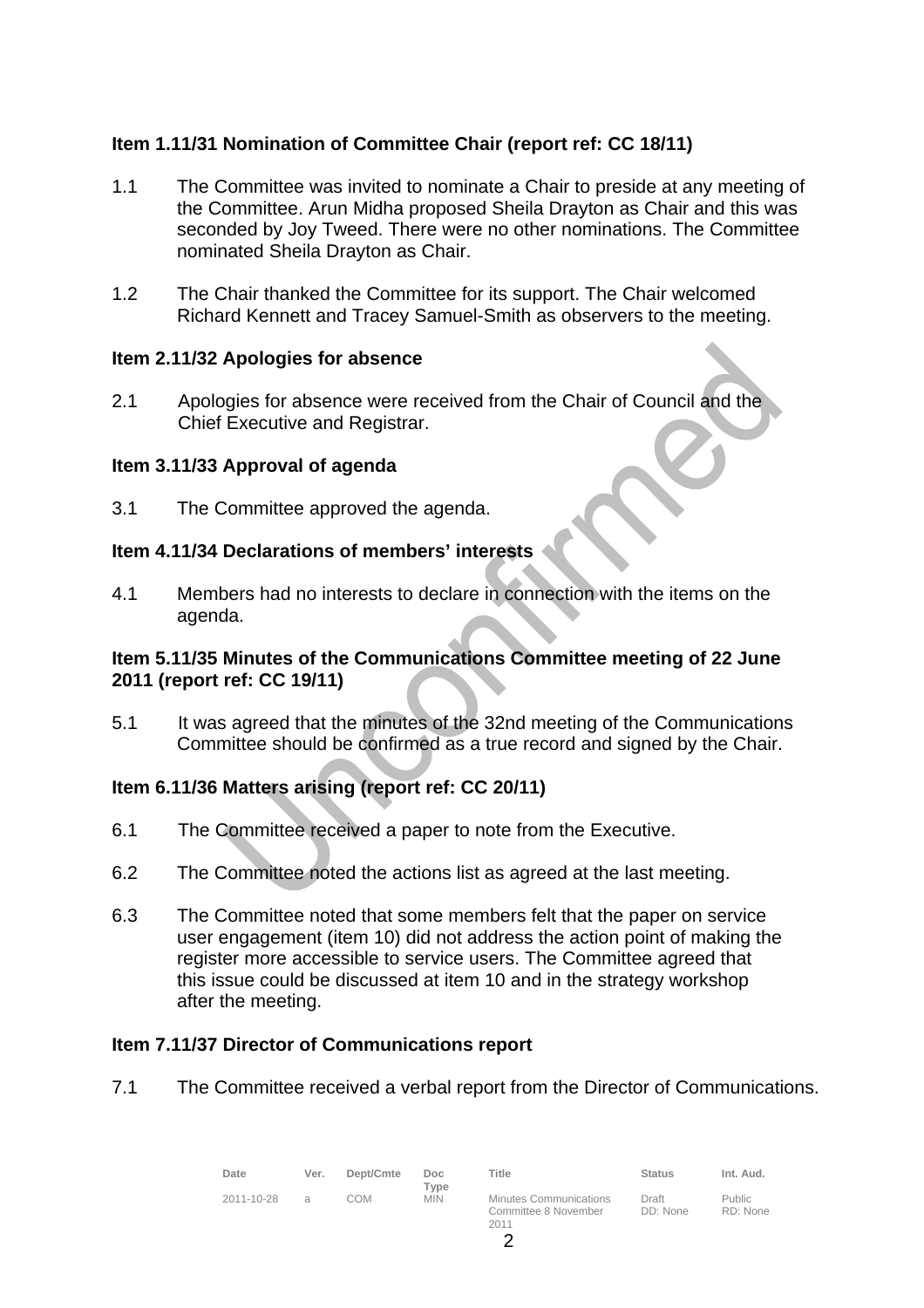7.2 The Committee noted that the Director of Communications would report the Department's work under item 8.

# **Item 8.11/38 Communications department progress report (report ref: CC 21/11)**

- 8.1 The Committee received a paper for discussion from the Executive, giving a progress report against the activities and objectives in the Communications Department workplan for 2011-12.
- 8.2 In discussion, the following activities were highlighted:
	- work to support the Registration department during the renewals process for several professions, including meeting professional bodies and arranging articles in professional journals and on social media;
	- Meet the HPC events in Canterbury, Lerwick and Kirkwall, which had all received very positive feedback. The Committee noted that the Department was considering whether future events could include a discussion on the issue of professionalism;
	- attending several conferences, including an event on regulation in Scotland:
	- research to inform communications around the grandparenting process for practitioner psychologists;
	- completing distribution of public information material to GP surgeries' waiting rooms. Data on pick-up rates would be available in the near future;
	- a radio campaign with the Football Association (FA) to publicise the protected title of physiotherapist. The Director of Fitness to Practise and a spokesperson for the FA had conducted 11 radio interviews, which had been syndicated to approximately 95 radio stations and 140 websites. The estimated potential audience was 30 million people;
	- providing information and briefings to Parliamentarians, including a briefing on the provisions of the Health and Social Care Bill which affected HPC;
	- employer events in Liverpool, Birmingham, Edinburgh and Belfast;
	- improvements to the HPC website, which were due to be implemented in December 2011 and March 2012.

| Date       | Ver.          | Dept/Cmte | Doc.<br>Type | Title                                                  | <b>Status</b>     | Int. Aud.                 |
|------------|---------------|-----------|--------------|--------------------------------------------------------|-------------------|---------------------------|
| 2011-10-28 | $\mathcal{A}$ | COM       | <b>MIN</b>   | Minutes Communications<br>Committee 8 November<br>2011 | Draft<br>DD: None | <b>Public</b><br>RD: None |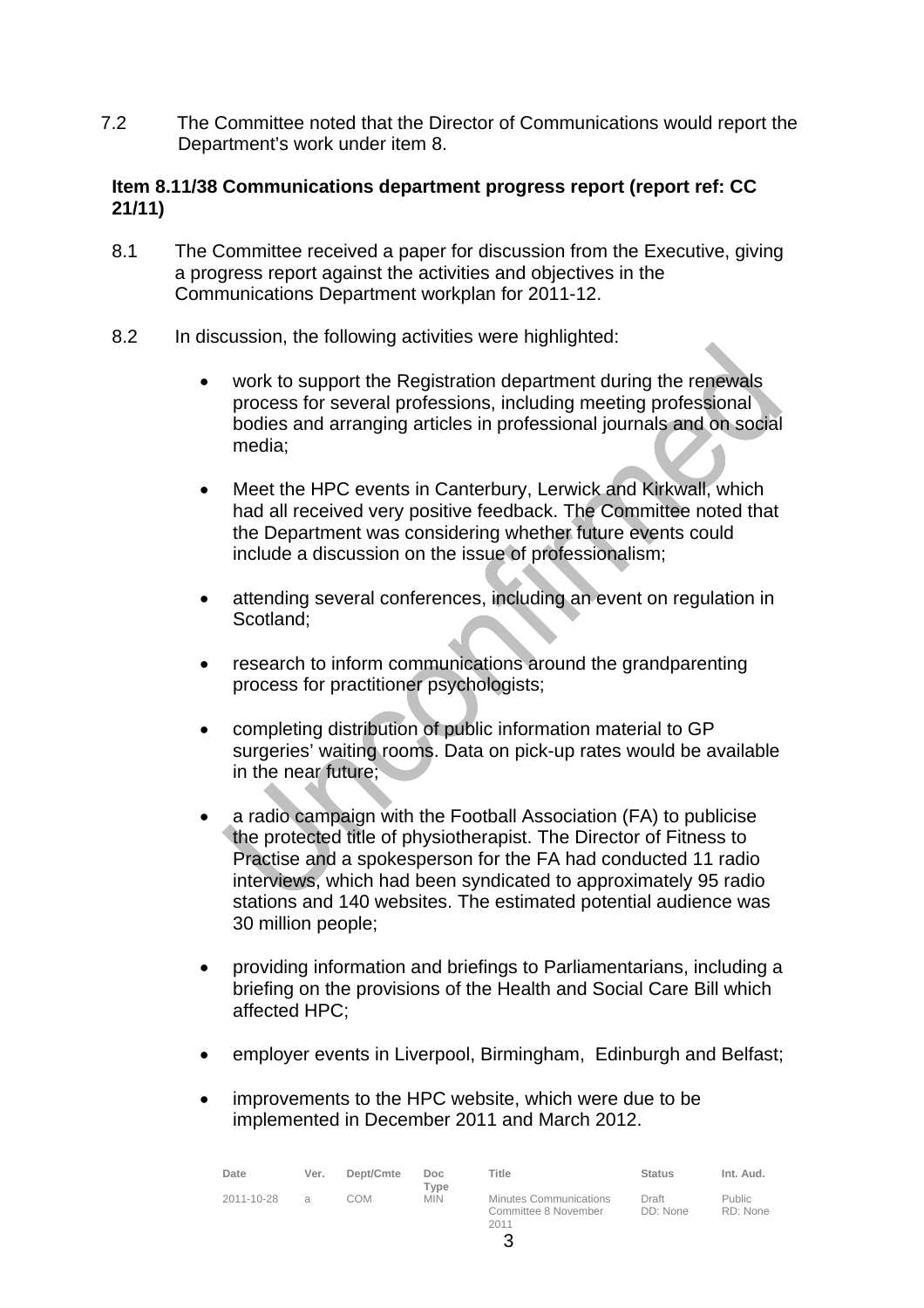- 8.3 The Committee noted that some members felt that HPC should be more proactive in lobbying the Government on issues around voluntary registration. The Committee noted that it was current government policy that professions should be voluntarily registered and that extension of statutory regulation would only be considered where there was a compelling case of the basis of a risk to public safety. The Council had not yet made final decisions in this area. The Committee noted that members could express their views on voluntary registration during Council meetings and Council strategy sessions.
- 8.4 The Committee noted that HPC had previously recommended that several professions should be statutorily regulated. Some members felt that these professions were confused about the current position as they still aspired to statutory regulation. Some members felt that HPC should be more proactive in communicating the situation to the professions and to Government. The Committee agreed to discuss the possibility of a more proactive approach to communications as part of its strategy workshop that afternoon.
- 8.5 The Committee agreed that the report was very helpful and demonstrated wide-ranging work by the Executive.

# **Item 9.11/39 Review of consultation methodology and analysis (report ref: CC 22/11)**

- 9.1 The Committee received a paper for discussion from the Executive.
- 9.2 The Committee noted that, under the Health Professions Order 2001, HPC was required to consult before setting standards and guidance. The consultation process had last been reviewed in 2008. The Executive had identified examples of good practice in other regulators' consultations. The Executive had also considered ways to improve the consultation process as HPC regulated further professions. The process was one way in which HPC communicated with service users.
- 9.3 In discussion, the following points were made:
	- the Executive was exploring the possibility of communicating with registrants by bulk e-mail, including distributing consultation documents by e-mail;
	- most consultation proposals did not specifically affect the home countries, but the Executive would consider whether future consultations should include specific questions about impact on the home countries, where appropriate; and

| Date       | Ver.          | Dept/Cmte | Doc.<br>Type | Title                                                         | <b>Status</b>     | Int. Aud.                 |
|------------|---------------|-----------|--------------|---------------------------------------------------------------|-------------------|---------------------------|
| 2011-10-28 | $\mathcal{A}$ | COM       | <b>MIN</b>   | <b>Minutes Communications</b><br>Committee 8 November<br>2011 | Draft<br>DD: None | <b>Public</b><br>RD: None |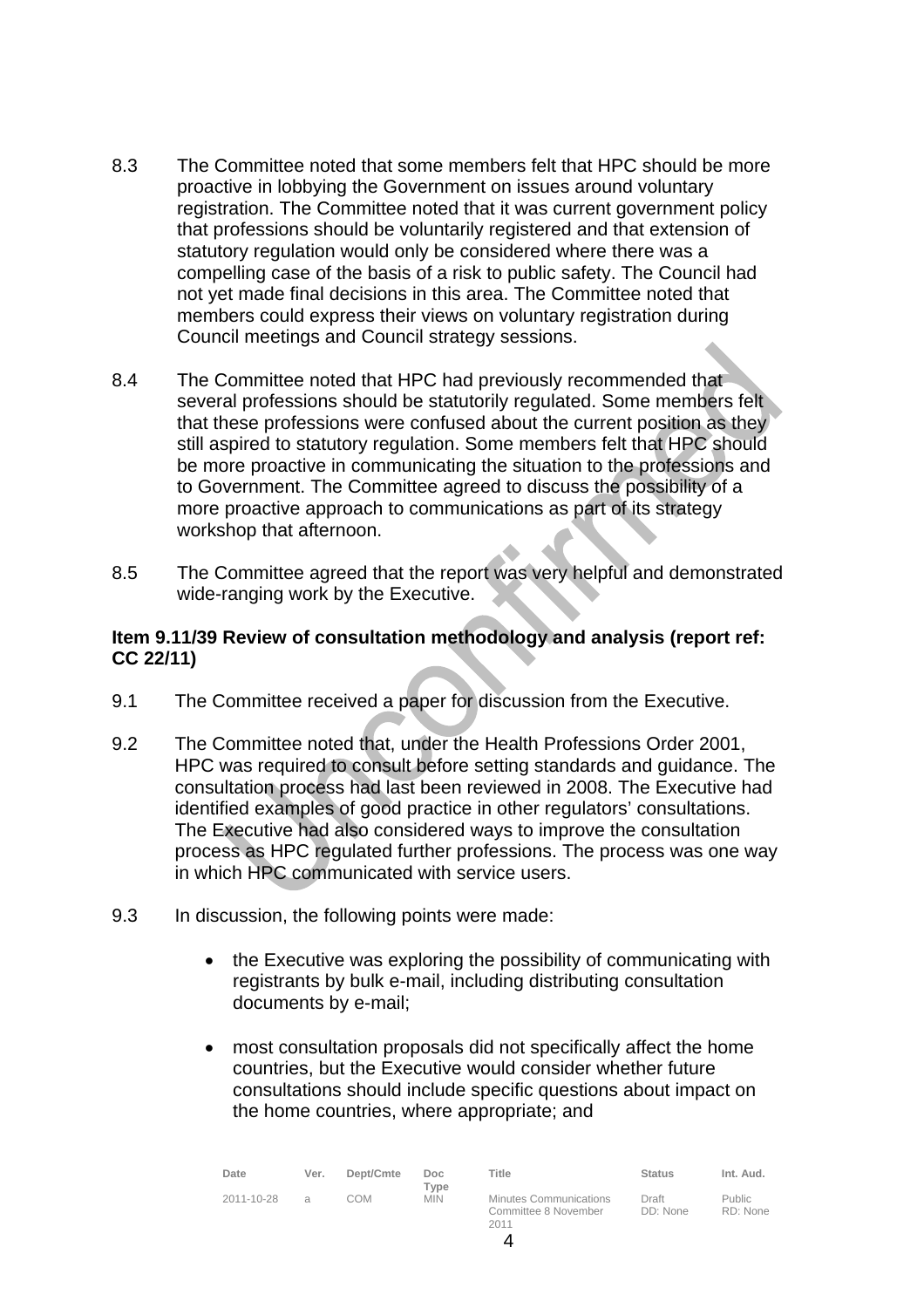- some responses to consultations included comments about other issues. The Executive either responded to the comments or recorded them for use in future consultations. For example, comments made on the standards of conduct, performance and ethics had been recorded for the next review of those standards.
- 9.4 The Committee agreed the recommendations in the paper to improve the consultation process.

# **Action: CU (ongoing to March 2012)**

## **Item 10.11/40 Service user engagement – update and review (report ref: CC 23/11)**

- 10.1 The Committee received a paper for discussion from the Executive.
- 10.2 The Committee noted that the Council for Healthcare Regulatory Excellence had published a report on regulators' Patient and Public Engagement activities. The paper set out HPC's work in this area and drew conclusions on work to be undertaken in the 2012-13 financial year.
- 10.3 The Committee noted that the Executive had previously considered whether HPC should establish a reference group, but had felt that it was more appropriate to establish focus groups for particular campaigns, such as the Older People Campaign. This helped to ensure that the group was focussed on particular issues. The Committee agreed that reference groups were not always the most effective way of conducting Public and Patient Engagement.
- 10.4 The Committee noted that the Executive planned to develop a toolkit on service user engagement for employees. The Committee noted that the Executive had reviewed a toolkit prepared by the General Medical Council.

# **Item 11.11/41 Transfer of regulatory functions from General Social Care Council to HPC – Progress report on communications plan (report ref: CC 24/11)**

- 11.1 The Committee received a paper for discussion from the Executive.
- 11.2 The Committee noted that the Department of Health had issued a news release that the General Social Care Council (GSCC) would close on 31 July 2012. HPC's register of social workers in England was expected to open on 1 August 2012.
- 11.3 The Committee noted that the Health and Social Care Bill was currently in Committee stage in the House of Lords. HPC had provided a briefing to peers on the bill.

| Date       | Ver.          | Dept/Cmte | Doc.<br>Tvpe | Title                                                         | <b>Status</b>     | Int. Aud.                 |
|------------|---------------|-----------|--------------|---------------------------------------------------------------|-------------------|---------------------------|
| 2011-10-28 | $\mathcal{A}$ | COM       | <b>MIN</b>   | <b>Minutes Communications</b><br>Committee 8 November<br>2011 | Draft<br>DD: None | <b>Public</b><br>RD: None |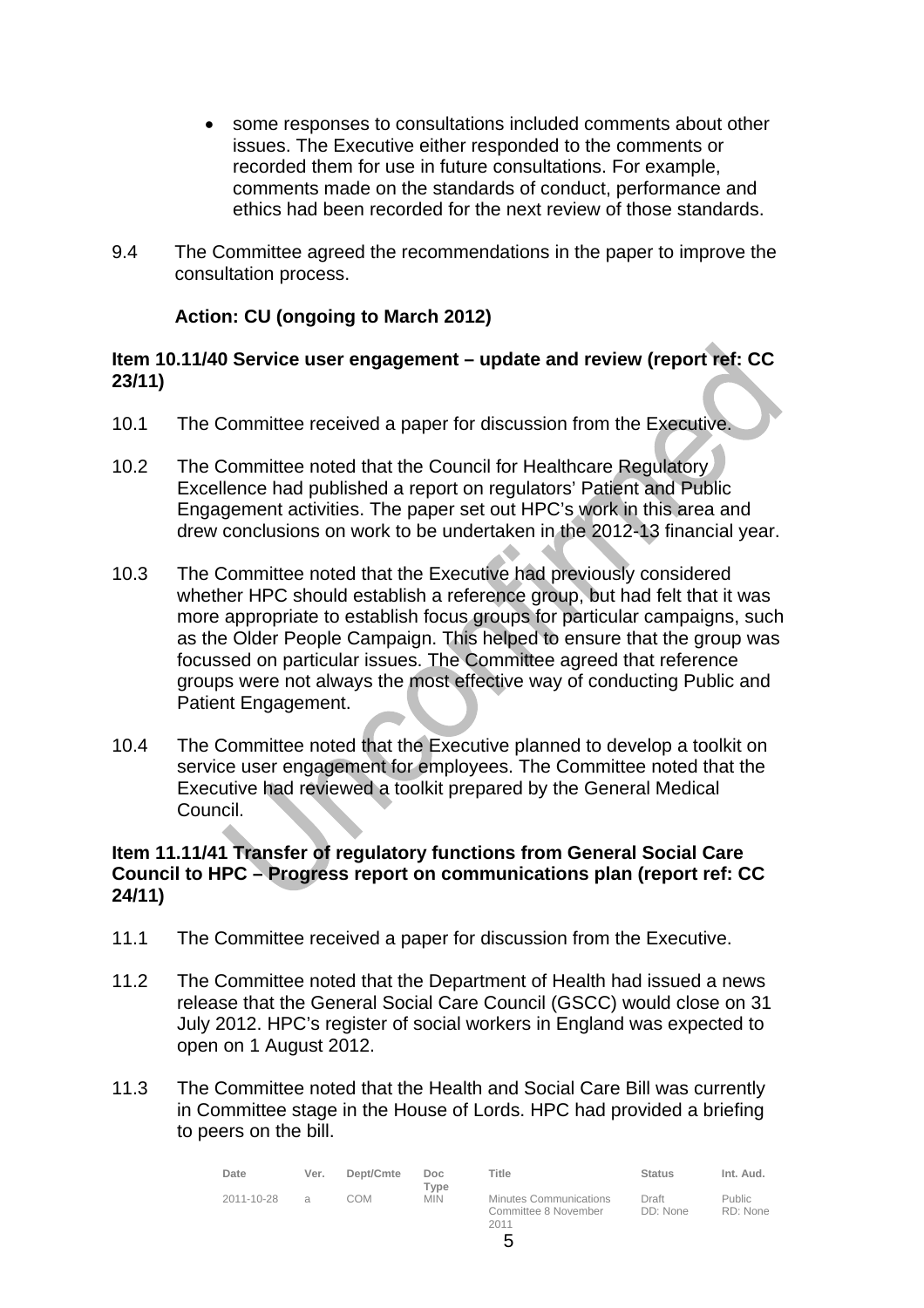- 11.4 The Committee noted that meetings had been held with a range of stakeholder organisations since June 2011. In addition, there had been a number of events, including a joint GSCC/HPC stand at the National Children and Adult Services conference.
- 11.5 The Committee noted that future communications activity would include work on student registration, registration fees and the passage of the Health and Social Care Bill.

## **Item 12.11/42 Developing our e-communications activities – an update (report ref: CC 25/11)**

- 12.1 The Committee received a paper for discussion from the Executive.
- 12.2 The Committee noted that, in November 2010, it had received a paper on HPC's approach to social media. In June 2011, it had received a presentation on progress to date.
- 12.3 The Committee noted that a large proportion of the population in the UK had internet access and checked their e-mail several times a day. Mobile phone usage on social media was increasing. E-communications represented an opportunity to provide modern, cost-effective and transparent communications. It also provided a medium to quickly respond to incorrect information posted by other users.
- 12.4 The Committee noted that the workplan in this area included a facility for people to make comments on the HPC's Facebook page and the HPC blog; to review the online format of HPC In Focus (the electronic newsletter); devise an e-communications strategy for HPC; and begin to develop outline business cases which would enable research and scoping work to build a new website and provide for bulk e-mail
- 12.5 The Committee noted that not all households had internet access and some parts of the UK had limited access to broadband. The Committee noted that e-communications would be additional methods of communication and would not replace traditional communication methods.
- 12.6 The Committee thanked the Executive for the paper.

# **Item 13.11/43 Any other business**

13.1 There was no other business. The Committee noted that the meeting would be followed by a strategy workshop.

| Date       | Ver.          | Dept/Cmte | Doc.<br>Tvpe | Title                                                         | <b>Status</b>     | Int. Aud.                 |
|------------|---------------|-----------|--------------|---------------------------------------------------------------|-------------------|---------------------------|
| 2011-10-28 | $\mathcal{A}$ | COM       | <b>MIN</b>   | <b>Minutes Communications</b><br>Committee 8 November<br>2011 | Draft<br>DD: None | <b>Public</b><br>RD: None |